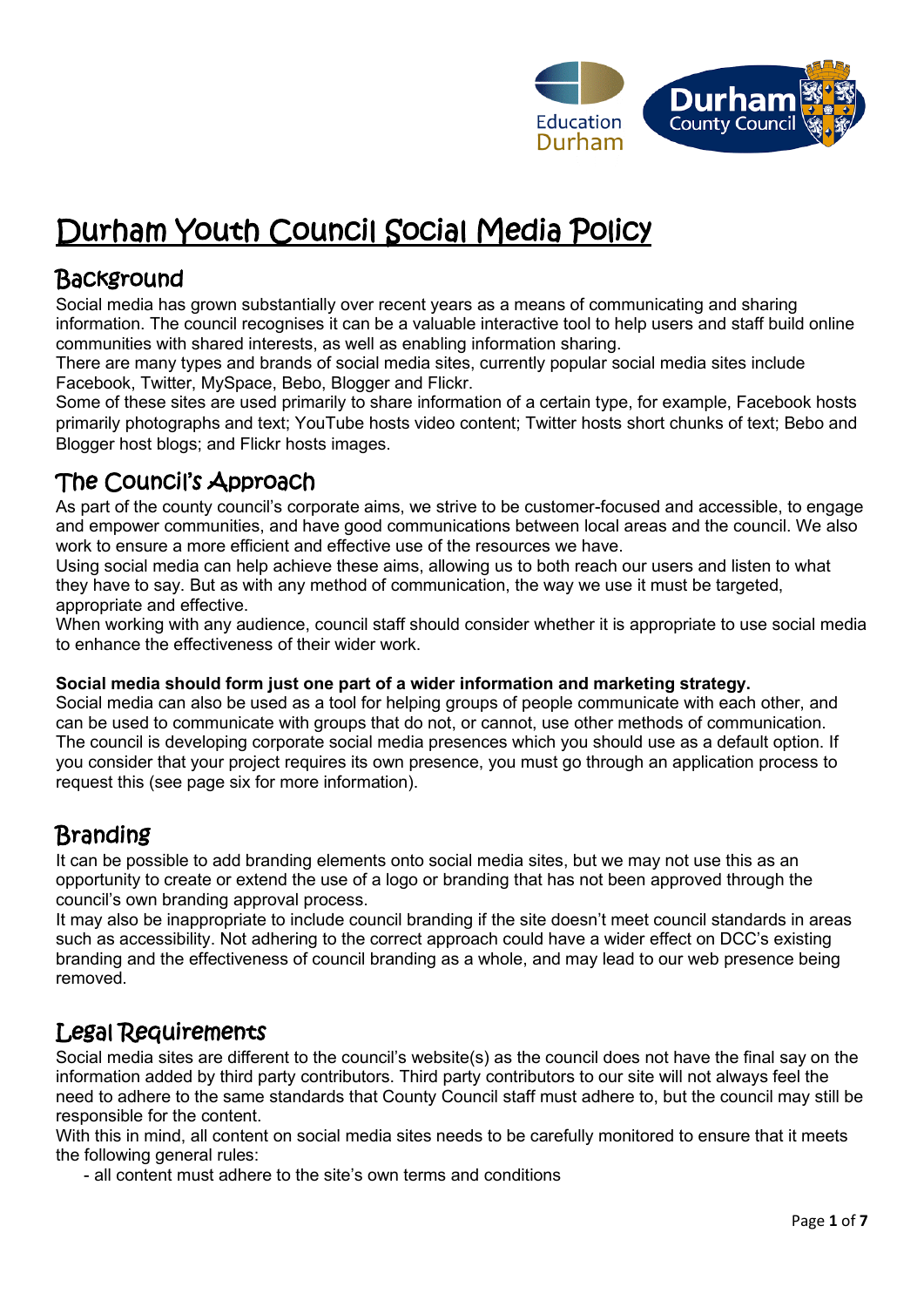- a nominated County Council member of staff (the moderator) will monitor and moderate the information on a regular basis (weekly, daily or hourly depending on the nature of the site)
- the moderator will ensure that up-to-date information is added to the site regularly
- all defamatory, insulting, racist, sexist or personal content should be removed by the moderator immediately
- party political information or comments should not be added. If such information is added, it must be removed as soon as possible
- information for which we do not hold the copyright, should not be put onto the site.

As with all work carried out by County Council employees, employees must adhere to the Council's Code of Conduct for Employees when working with social media.

# Policy in regard to Our Young People and DYC

#### Introduction:

This policy provides guidance on how Durham Youth Council (DYC) uses the internet and social media and the procedures for doing so. It also outlines our expectations of how staff, volunteers, Young People and external visitors involved in the organisation behave online.

### Aims:

The aims of this policy are:

• To protect all Young People involved in DYC that make use of technology, whilst in our care, including members of the Youth Council and Young People we consult/engage with (including mobile phones, internet enabled games consoles and the internet).

• To provide our staff, volunteers and external visitors with policy and procedural information regarding online safety and inform them how to respond to incidents.

• To ensure that DYC operates in line with its core values and within the law regarding how we behave online.

### Understanding the Online World

As part of using the internet and social media DYC will:

- ❖ Understand the safety aspects, including what is acceptable behaviour for staff, volunteers, Young People and external visitors when using websites, social media, apps and other forms of digital communication.
- ❖ Be aware that the same safety aspects apply regardless of the type of device being used (e.g. tablet, mobile phone, pc).
- ❖ Ensure that we adhere to relevant legislation and good practice guidelines when using social media platforms (including Facebook, Twitter and Instagram).
- ❖ Review our existing safeguarding policies and procedures annually to ensure that online safeguarding issues are fully integrated, including:
	- $\overline{\circ}$  Ensure concerns or disclosures of abuse which take place online are written into our reporting procedures.
	- o Incorporate online / cyber bullying into our anti-bullying policy.
- ❖ Provide training for the person / person's responsible for managing the charities online presence prior to embarking on this role and every 3 years thereafter.
- ❖ Ensure that all staff, trustees, volunteers, young people and external visitors have read, understood and committed to following this policy at the point of entry.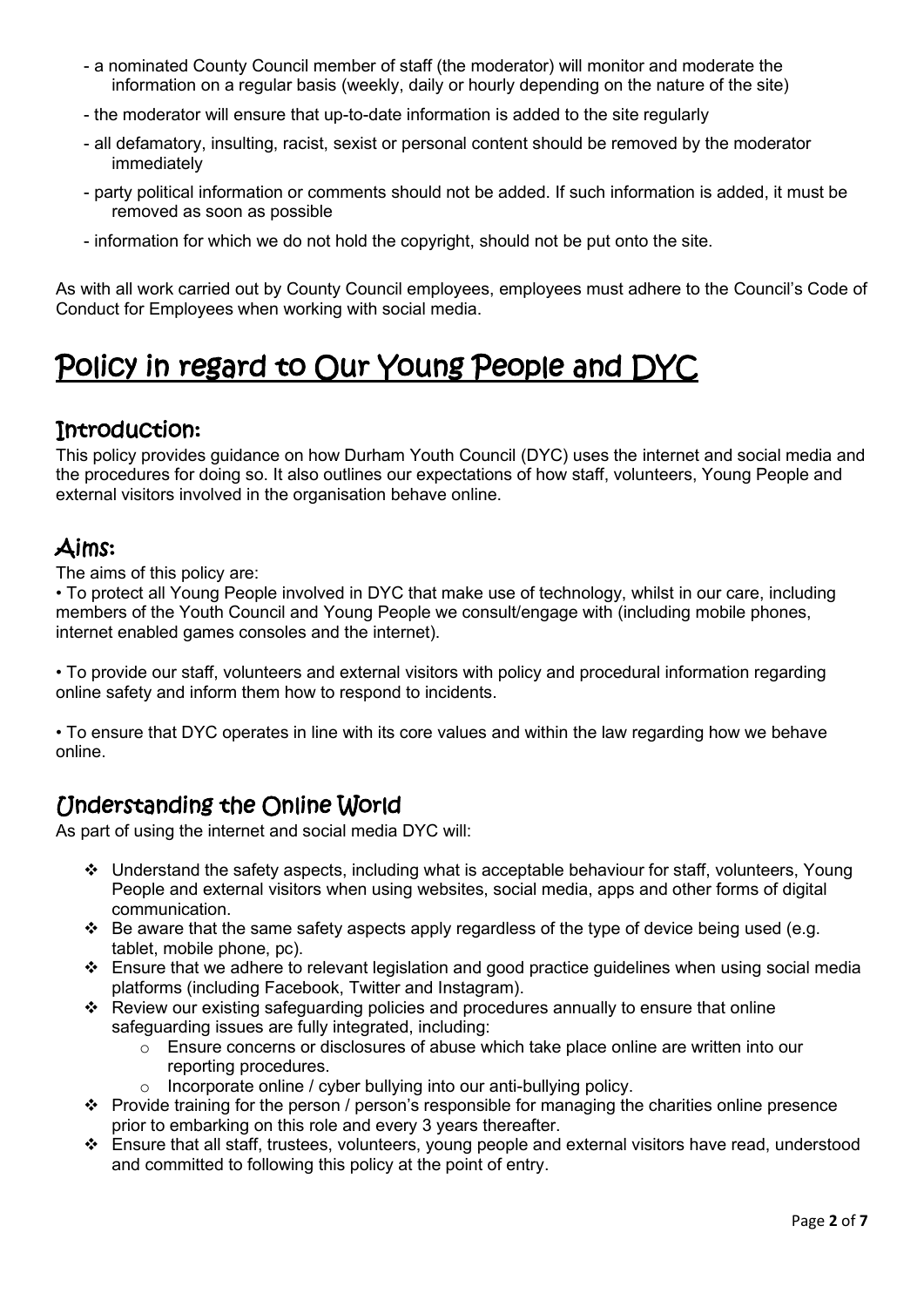# The use of Virtual Meetings and TEAMS

DYC have recognised a growing need to incorporate the use of digital media platforms, an example of which is TEAMS, in order to communicate and hold virtual meetings with our colleagues, Young People and parents/carers/guardians.

It might be appropriate for Young People to be invited to join virtual meetings in order for them to be able to engage in or access the work we carry out. In this case, an email address needs to be provided, this can be either a parent or Young Person's email address, in the event this is a Young Person's email address and the Young Person is under the age of 18, parental permission must be given for us to use this. This is obtained through our parent consent form.

Parents/carers and Young People must be made aware that these meetings will involve a group invitation and that other members of staff, partners and Young People/parents will be able to view the provided email address and invitation list. This will be made clear in consent forms and be reflected in our Privacy Notice.

During virtual meetings organised by DYC, Youth Council members will be under the supervision of a suitably qualified and experienced member of staff and every care will be taken to ensure the health, safety and welfare of the Young People.

There may come a time when DYC Young People will have to access external virtual meetings arranged by an external partner organisation. Where appropriate, a DYC member of staff will also be available to supervise and attend, in the event there are no DYC members of staff available, Young People will only be encouraged to attend these meetings if there will be another adult (possibly from another organisation) attending and supervising with the relevant clearance, qualifications etc. expected of our DYC staff. The platforms being used might differ to that of TEAMS, for example; Zoom. These platforms might be an 'open arena' and not have the same level of securities enforced by DYC. In order to keep everyone safe, it's important that Young People are advised not to give any personal information in this environment, and to treat any event like that as if they would their personal social platforms, for example; not disclosing addresses, which school they attend, telephone numbers etc.

DYC recognise that managing and monitoring virtual meetings can be more challenging than managing face-to-face meetings. There is a potential risk of unwanted/uninvited guests attending, DYC will do everything to ensure this does not happen at any of our virtual events, for example; sending out individual invites via TEAMS or Outlook, making use of the 'lobby' tool which means we control who enters and leaves the meeting etc. but we cannot guarantee that partner organisations or externally planned virtual meetings will follow the same guidance. In the event that something does happen, for example; there are in appropriate comments made, verbal abuse, or any participates feel uncomfortable etc. All attendees are advised to end the call and leave the meeting immediately. Incidents need to be recorded and logged on our systems and risk assessment will need to be reviewed.

It is expected that everyone participating in Virtual Meetings adhere to the same expectations described in our Code of Conduct, for example; to be appropriately dressed, respectful and good role models.

It is also asked that when participating in Virtual Meetings, attendees consider their choice of venue. It is not recommended that attendees access these meetings in a public place, for example; a café or public park etc. this is because of the nature of some of the things that might be discussed. If this is unavoidable, then proper measures need to be taken to ensure confidentiality. In this situation, attendees are recommended to use the 'chat function' rather than communicating verbally and suitable headphone equipment be used in order to access the discussion. It is also recommended that when attending these meetings virtually from home, the attendee takes into account their setting and what might be visible in the background, for example; personal items, family photos etc. It's advised that the attendee 'risk assess' this and consider using the 'background' or 'blurring' tool if available. When using the background function, the appropriateness of the background needs to be considered. If it is deemed inappropriate, they attendee will be asked to change this by DYC staff member. If the device the attendee is using, doesn't have these feature, then they may want to consider having their 'camera' function turned off.

DYC will also host what is called a 'channel' within TEAMS, this is a platform similar to that of social media whereby members can post, access documents and discuss topics. This is a private channel and members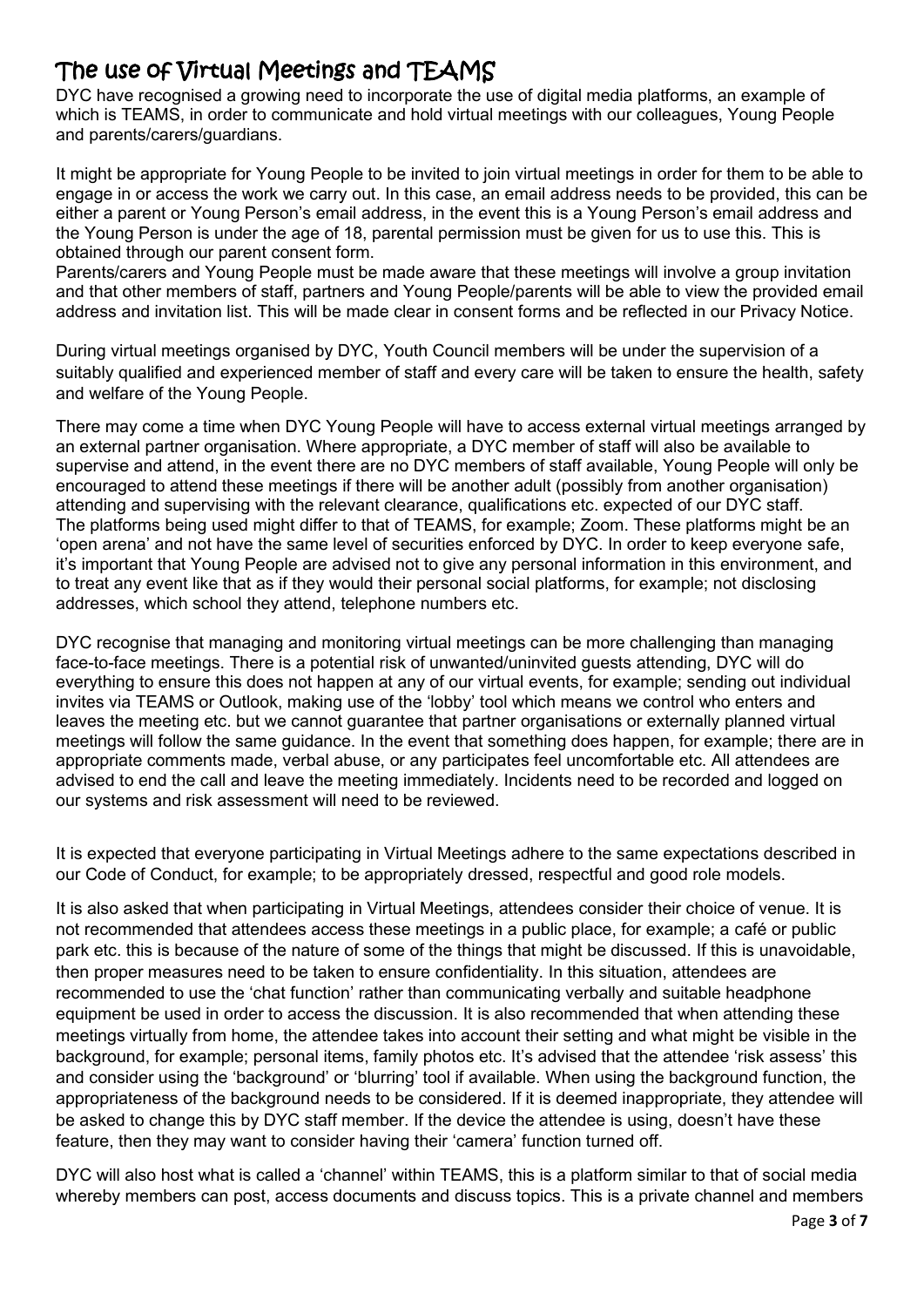must be added into this via a moderator or admin in order to access its content. This will be managed/monitored in the same way any social media platforms would be, as identified in this policy.

# Managing our Online Presence and Site Monitoring

Our online presence will adhere to the following guidelines:

- $\div$  All social media accounts will be password protected and at least 3 members of staff will have access to each account and password at all times, these will designated 'admin' for the accounts.
- ❖ A designated person approved by DCC will monitor accounts.
- ❖ The designated person managing DYC online presence will seek advice from our designated safeguarding lead on safeguarding requirements.
- ❖ The designated person will remove any inappropriate posts identified as quickly as possible informing anyone affected - including Young People, and their parents (if aged under 18).
- ❖ All account, page and event settings will be set to 'private' to ensure that only approved members known to the project can view their content.
- ❖ In the case of a 'public' page; setting and moderation settings will be used to full advantage in order to monitor and control what is being posted, the ability for non-admins to post on the wall will be suspended, posts not from admin will need to be approved before they go live, profanity and blocking certain word controls will be utilized. 'Country Restriction' tool will be used in order to restrict who can view/access the page. Where appropriate the 'age restriction' tool will be used to ensure our content is relevant and appropriate for our target audience.
- ❖ No identifying features (e.g. names, addresses, dates of birth, telephone numbers, school uniforms) will be posted on social media platforms.
- ❖ All online posts will be consistent with DYC aims.
- ❖ We will ensure that all Young People involved in DYC are made aware of who manages our social media accounts and who to contact if they have any concerns about the running of these accounts.
- ❖ Written permission will be sought from the Young Person, and their parents (if aged under 18) prior to posting photographs or videos of the Young Person online.
- ❖ All of DYC accounts and email addresses will be appropriate and fit for purpose.

All pages will be monitored daily. The team have enough content to share with Young People to post at least three posts a day, the 'scheduling' post feature will be utilized to ensure that there is constant activity.

The page will be used to advertise and signpost events, links to information and news updates relevant to our Young People. The page will also provide the public with an insight on the work of DYC and promote positive practice. All posts will be monitored and managed by Admin to ensure they are relevant, safe and appropriate.

Please note that DYC do not take responsibility for the use of social media platforms, groups or any other forms of communication used to make contact between youth council members (young people) outside of DYC's official means of communication and contact.

DYC encourage building and maintaining positive relationships amongst members of the council and understand a need for young people to possibly socialise or maintain contact outside of planned meetings that are facilitated by staff members, but do not take responsibility for and will not be monitoring these sites or groups.

#### Be-friending and De-friending

This is a process where we can accept friends, followers or fans onto our social media presence. Both of these processes can be politically and socially damaging if done badly. When our site receives requests from other people to become a friend, fan or follower, where this page is not a public platform, we will find out as much about the person as possible before making a decision on whether to be-friend them or not. Similarly, we will be cautious if we decide to de-friend someone. We will provide a good reason to de-friend an individual and only de-friend if the content they are adding to our presence breaks corporate policies, legal rules, or brings the Council into disrepute.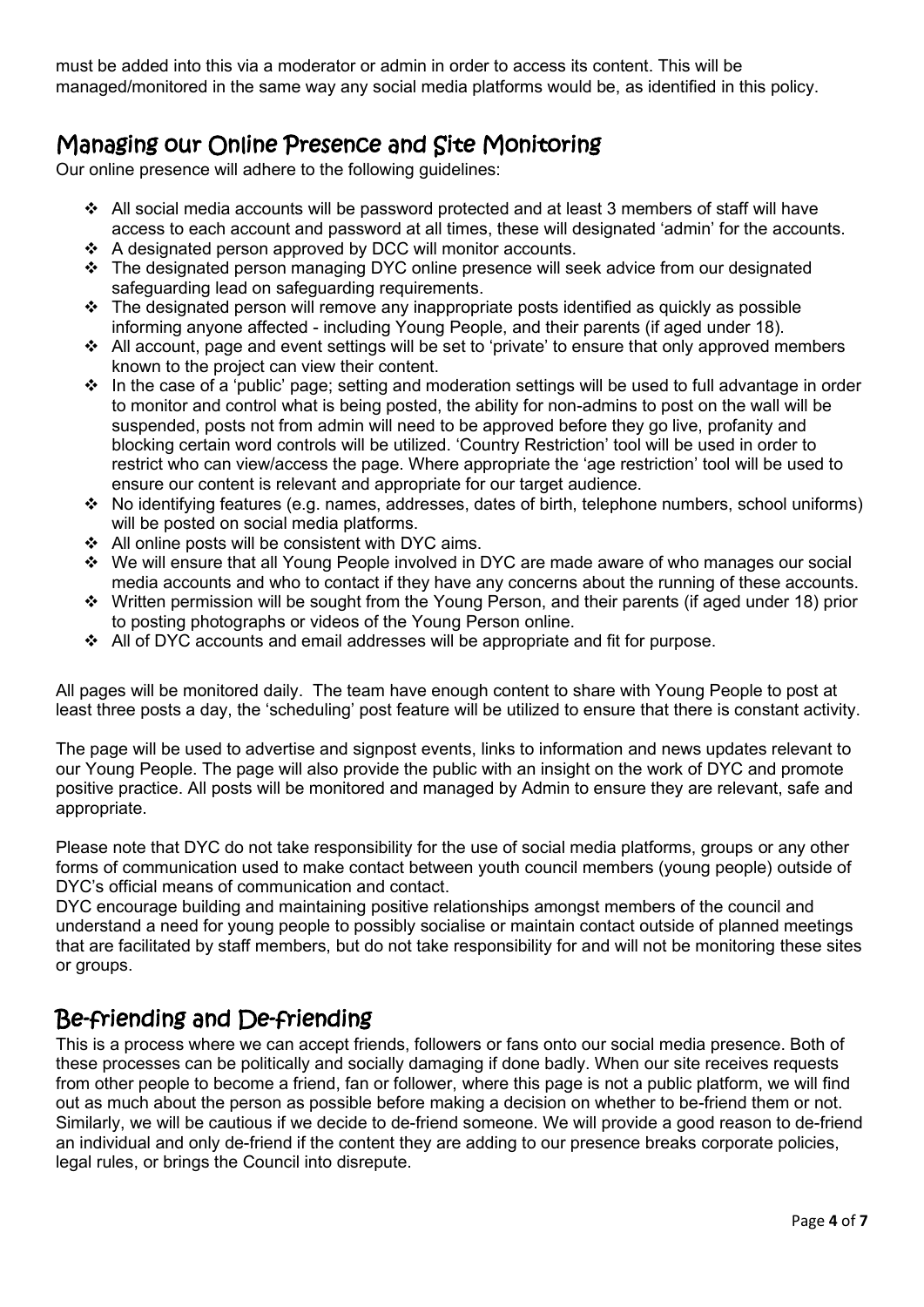## What we expect of staff, trustees and volunteers

- ❖ All staff should be aware of this policy and behave in accordance with it.
- $\cdot \cdot$  All staff should seek timely advice from the designated safeguarding lead if they have any concerns about the use of internet or social media.
- ❖ Staff should not communicate with Young People online or via social media outside of DYC official pages, this should not be in a 'private' messaging format. In a scenario where contacting a Young Person via Social Media is considered appropriate and there are no other options, at least 2 of the named Admins/Moderators should be involved in any correspondence, and this should be logged. If under 18, Young People should not be contacted via social media without parental permissions.
- ❖ All staff should communicate any messages they wish to send out to children and young people to the designated person responsible for the organisation's online presence.
- ❖ All staff should not 'friend' or 'follow' Young People from personal accounts on social media.
- ❖ All staff should ensure that any content posted is accurate and appropriate.
- ❖ All staff should not communicate with Young People via personal accounts or private messages.
- ❖ Where a Young Person is aged under 18, rather than communicating with parents through personal social media accounts, all staff should choose a formal means of communication such as face-toface, email, letter, or use an organisational account, profile or website.
- ❖ At least one other member of staff should be copied into any emails sent to Young People, or, where appropriate, copies of emails should be logged and saved.
- ❖ Staff should avoid communicating with Young People via email outside of normal working hours.
- ❖ Emails should be signed off in a professional manner.
- ❖ Any disclosure of abuse reported through social media should be dealt with in the same way as face-to-face disclosures.
- ❖ Smartphone users should respect the private lives of others and not take or distribute pictures of others if it could invade their privacy.
- ❖ Everyone (including young people) must not engage in 'sexting' or send pictures to any-one that are obscene, indecent or menacing.
- ❖ Staff should not use personal devices for work related purposes, including contacting partners, Young People, parents etc. and should only use devices specifically allocated for work related tasks. In the event of emergency, where staff have no option but to use a personal device, for example; in the event of an accident, whereby contact needs to be made with a Young Person's parent or carer and staff are unable to use their work allocated mobile phone, staff may use their personal device to make contact, but must ensure their number/contact details are withheld either by adjusting their settings or placing 141 in front of the number they are calling.

#### What we expect of external parties working with DYC

- ❖ When visiting DYC, interacting with Young People representing / or supported by DYC or referencing DYC elsewhere (e.g. via social media) external parties should be aware of this policy and behave in accordance with it.
- ❖ In both a personal and professional capacity, external visitors should not communicate with individual Young People representing / or supported by DYC via any means without the prior written approval of DYC.
- ❖ External visitors must be accompanied by DYC staff at all times when visiting DYC and / or interacting with Young People representing or supported by DYC.
- ❖ External visitors must not duplicate, edit / manipulate or make use of any online or social media content released by DYC without prior written approval.

#### What we expect of Young People

- ❖ All Young People should be made aware of this online safety and social media policy and agree to its terms. This policy and expectations will also be shared in DYC Handbook for reference.
- ❖ We expect Young People's behaviour online to be consistent with the guidelines surrounding online use and behaviour set out in this policy.
- ❖ Young people should follow the guidelines surrounding online use and behaviour set out in this policy on all digital devices (including smart phones, tablets and gaming consoles). In the event that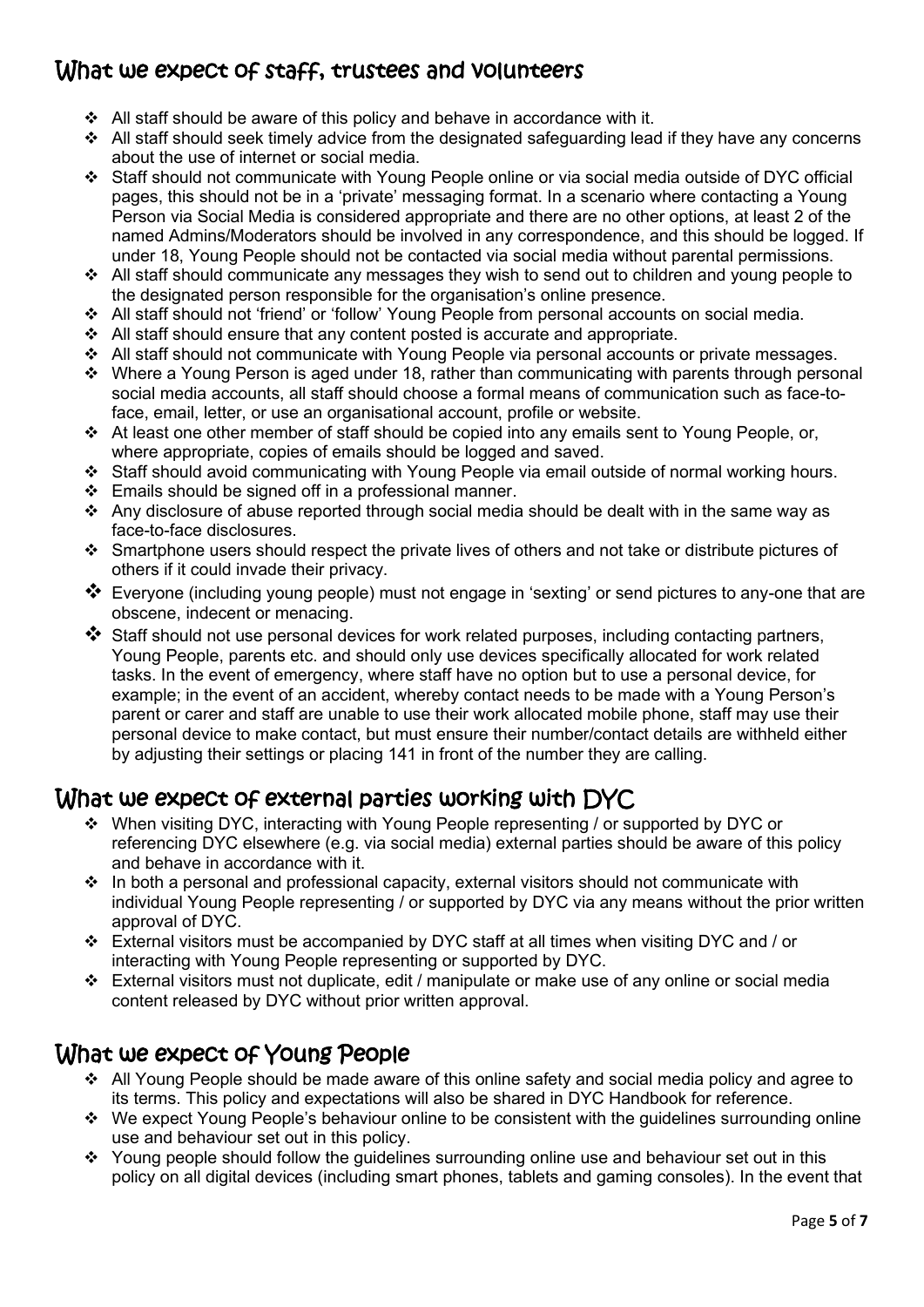a Young Person's online behaviour is so severe as to threaten the safety and wellbeing of another person(s), we reserve the right to take appropriate and immediate action including exclusion.

- ❖ Where appropriate, and only with the correct level of approval from Durham County Council, DYC Members are required to use separate dedicated social media profiles and email for their role within DYC, in order to avoid accusations of party-political allegiance.
- ❖ If you would like to make party political statements on your personal profile they should contain no reference to DYC or Durham County Council.
- ❖ DYC respects all Young People's right to a private life, however, Young People must be aware that where they are identifiable as a DYC Member, they are expected to behave appropriately.
- ❖ If DYC Members choose to comment or post opinions from their personal accounts about DYC activities, they should not bring the DYC or Durham County Council into disrepute.

#### Using mobile phones or other digital technology to communicate

When using mobile phones or other digital technology to communicate via voice, video or text (including texting, email and instant messaging), DYC will take the following precautions to ensure Young People's safety:

- ❖ Unless Young People are aged over 11, staff will avoid having Young People's personal mobile phone numbers and will instead seek contact via a parent, guardian or carer. Staff will not attempt to make direct contact with Young People without consent from parents, these details should be provided by parent/carer through our consent forms. Where parent's have not given permission for us to directly contact their children, this will be logged in our systems.
- ❖ All staff will seek Young People's permission (and parental permission where the young person is aged under 11) in order to contact the young person directly.
- $\cdot \cdot$  All volunteers will have a separate phone from their personal one for any contact with parents and Young People.
- ❖ Texts will be used for communicating information to Young People and not to engage in conversation.
- ❖ All information / communication between Young People and/or parents should be recorded.
- $\cdot \cdot$  If a young person tries to engage a member of staff in conversation via texts, the member of staff will:
	- o End the conversation or stop replying.
	- $\circ$  Schedule a face-to-face visit to continue the conversation if needed.
	- o If concerned about the Young Person's welfare, follow the charities safeguarding policies and procedures.

#### Use of other digital devices and programmes

The principles in this policy apply to all current or future technology - including computers, laptops, tablets, phones, smartphones, web-enabled games consoles and smart TVs - and where an app, programme or website is used.

If any digital devices are used as part of activities within the organisation:

- ❖ We expect Young People to adhere to the guidelines surrounding online use and behaviour set out in this policy.
- ❖ We'll establish appropriate restrictions more commonly known as 'parental controls' on any device provided to prevent misuse or harm.

#### **Note: Any concerns about the use of social media in regard to Safeguarding need to be shared and discussed with the Designated Safeguarding Lead. For more information see Durham City Centre Safeguarding Policy.**

**Designated Safeguarding Lead for Durham Youth Council:**  Participation & Engagement Officer [youthvoice@durham.gov.uk](mailto:catharine.harwood@durham.gov.uk)